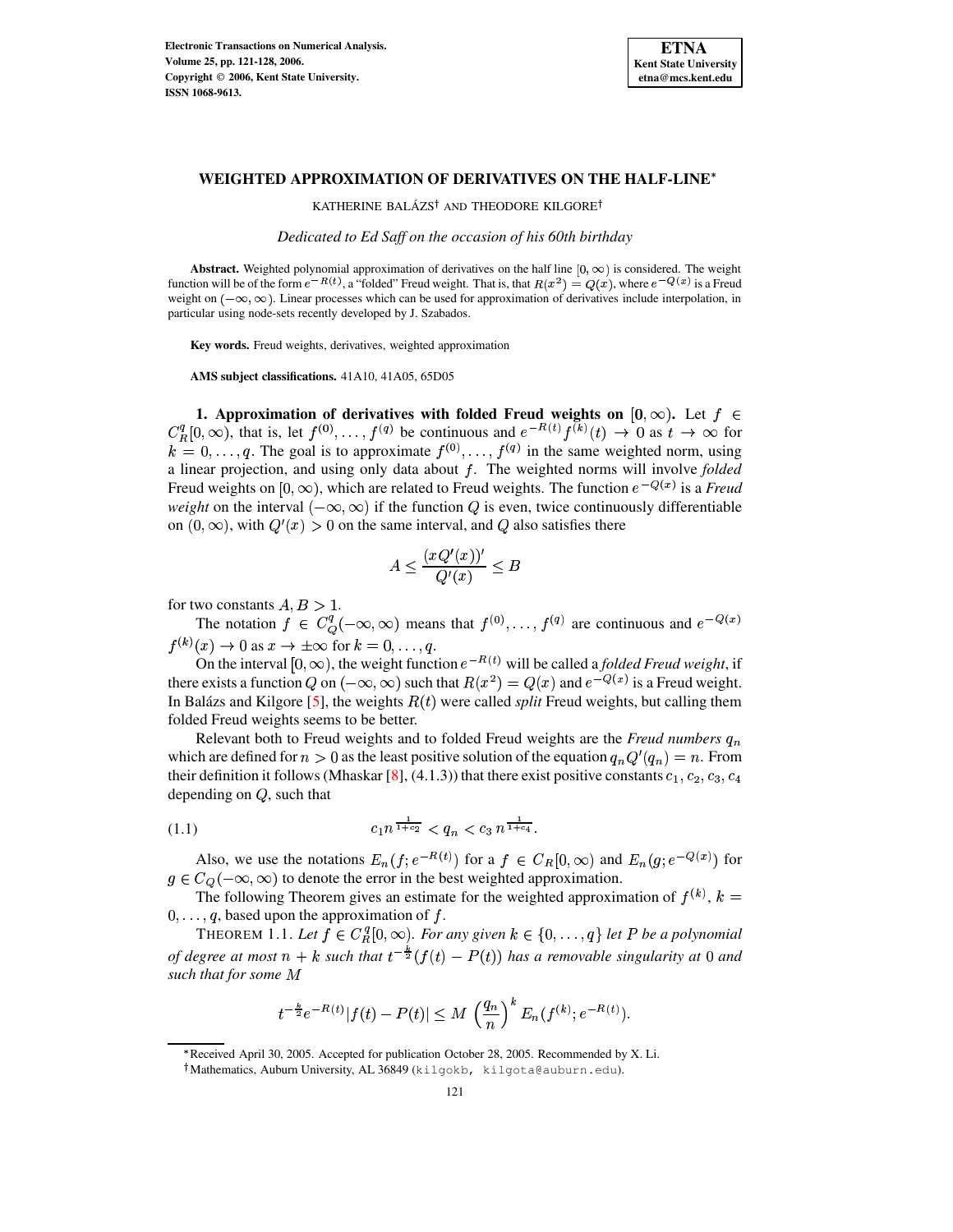*Then there is a constant*  $\gamma_k$  *such that* 

$$
e^{-R(t)}|f^{(k)}(t)-P^{(k)}(t)|\leq \gamma_k M E_n(f^{(k)};e^{-R(t)}).
$$

<span id="page-1-3"></span>LEMMA 1.2 (cf. Mhaskar [\[8\]](#page-7-1), Theorem 4.1.1). *There exists a constant*  $\alpha$  *such that if*  $g \in C^1_\Omega(-\infty,\infty)$  then

$$
E_n(g; e^{-Q(x)}) \leq \alpha(q_n/n) E_{n-1}(g'; e^{-Q(x)})
$$
.

<span id="page-1-1"></span>LEMMA 1.3 (cf. Mhaskar [\[8\]](#page-7-1), Theorem 4.1.7). *If*  $g \in C_0^1(-\infty, \infty)$  *and if*  $P_n$  *is a polynomial of degree at most*  $n \geq 1$  *with* 

$$
||e^{-Q(x)}(g(x) - P_n(x))|| \le C \frac{q_n}{n} E_n(g'; e^{-Q(x)}),
$$

*then there exists a constant*  $\beta$ *, such that,* 

$$
\|e^{-Q(x)}(g'(x)-P_n'(x))\| \leq C\beta E_{n-1}(g';e^{-Q(x)}).
$$

Here, we give in detail the proof of Theorem [1.1](#page-0-0) for  $q = 1$ . The result is true for arbitrary  $q$ , but the details are quite involved and lengthy.

*Proof of Theorem* [1.1](#page-0-0) *for the case*  $q = 1$ . Without loss of generality, the proof may be simplified immediately by assuming that  $f(0) = P(0) = 0$ . For, if  $f(0) \neq 0$  one can replace  $f(t)$  by  $f(t) - f(0)$  and, as it is already assumed that  $f(0) - P(0) = 0$ , also replace  $P(x)$ by  $P(x) - P(0)$ . Then, proceeding with the assumption that

 $f(0) = P(0) = 0$ , the transformation  $t \leftrightarrow x^2$  induces an isometric isomorphism between  $C_R[0,\infty)$  and the even part of  $C_Q(-\infty,\infty)$ . Furthermore, let  $t^{-\frac{1}{2}}f(t) = g(x)$ . It follows easily that g is an *odd* function,  $g \in C^1_Q(-\infty, \infty)$  and  $t^{-\frac{1}{2}}P(t)$  is mapped to an *odd* polynomial  $p(x)$ . Also,

<span id="page-1-0"></span>
$$
(1.2) \t e^{-Q(x)}|g(x)-p(x)|=t^{-\frac{1}{2}}e^{-R(t)}|f(t)-P(t)|\leq M\,\frac{q_n}{n}E_n(f';e^{-R(t)}).
$$

Furthermore,

<span id="page-1-2"></span>(1.3) 
$$
f'(t) = \frac{1}{2}(g'(x) + \frac{g(x)}{x}) = \frac{1}{2}\left(g'(x) + \frac{f(t)}{t}\right)
$$

and

$$
P'(t) = \frac{1}{2}(p'(x) + \frac{p(x)}{x}) = \frac{1}{2}\left(p'(x) + \frac{P(t)}{t}\right).
$$

Combining these observations, we see that

$$
f'(t)-P'(t)=\frac{1}{2}\left(g'(x)-p'(x)+\frac{g(x)-p(x)}{x}\right).
$$

Now, if  $x \neq 0$ , there is  $x_1$  between 0 and x such that, using the Mean Value Theorem and the monotonicity of  $Q$ , we have

$$
e^{-Q(x)}|\frac{g(x)-p(x)}{x}|=e^{-Q(x)}|g'(x_1)-p'(x_1)|\leq e^{-Q(x_1)}|g'(x_1)-p'(x_1)|,
$$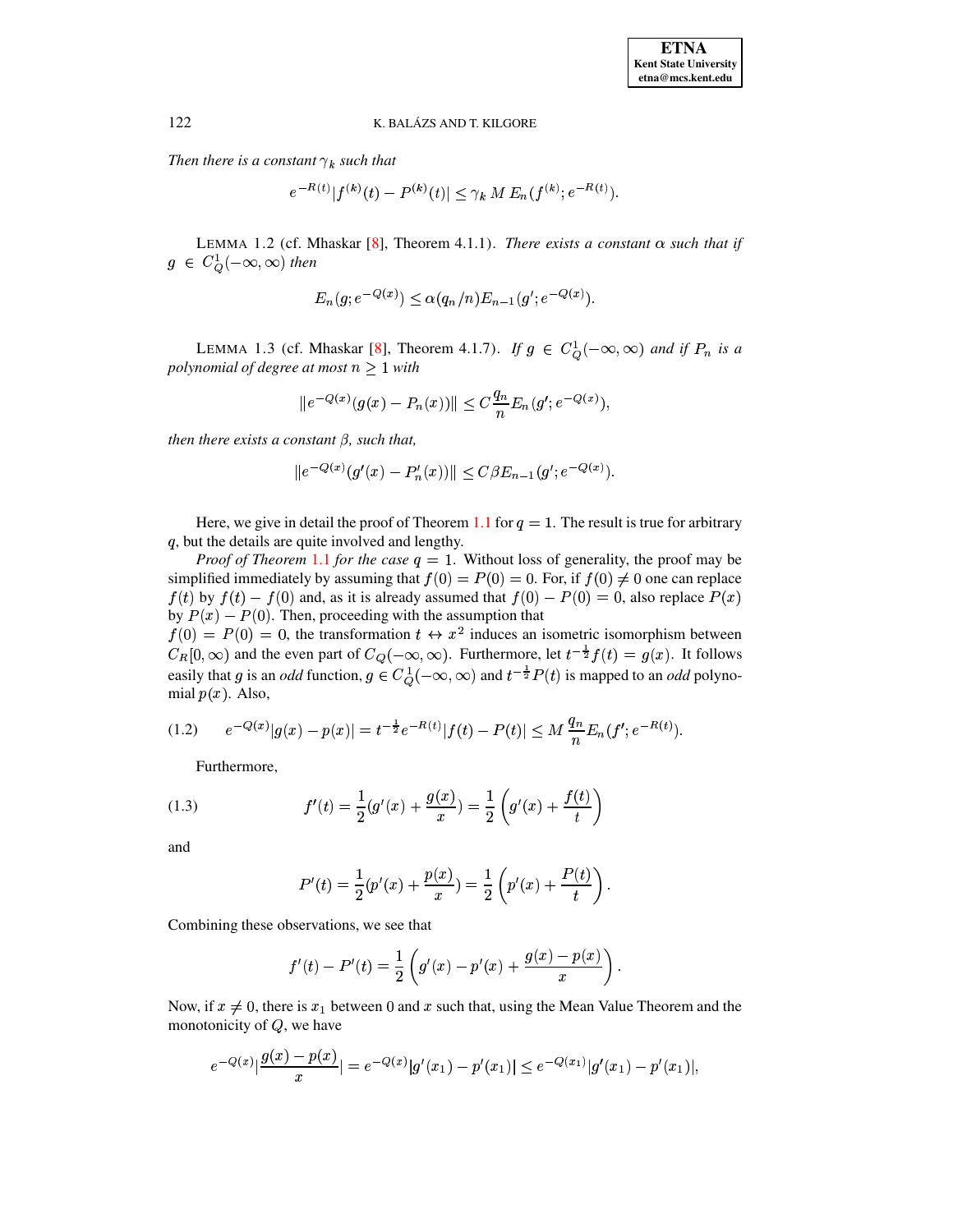# APPROXIMATION OF DERIVATIVES ON THE HALF-LINE 123

and thus

$$
e^{-R(t)}|f'(t)-P'(t)|\leq \|e^{-Q(x)}(g'(x)-p'(x))\|.
$$

Importantly, from this inequality and from  $(1.2)$  we see also that the hypothesis

$$
t^{-\frac{1}{2}}e^{-R(t)}|f(t)-P(t)|\leq M\,\frac{q_n}{n}E_n(f';e^{-R(t)})
$$

implies

$$
|e^{-Q(x)}(g(x)-p(x))\| \leq M \, \frac{q_n}{n} E_n(g';e^{-Q(x)}),
$$

and by Lemma [1.3](#page-1-1) there exists a constant  $\beta$  such that

§

$$
e^{-Q(x)}|g'(x)-p'(x)| \leq \beta M E_n(g';e^{-Q(x)}).
$$

Therefore,

<span id="page-2-2"></span>(1.4) 
$$
e^{-R(t)}|f'(t)-P'(t)| \leq \beta M E_n(g';e^{-Q(x)}).
$$

From  $(1.3)$  we have

$$
g'(x)=2f'(t)-\frac{f(t)}{t},
$$

from which it follows that

<span id="page-2-1"></span>(1.5) 
$$
E_n(g';e^{-Q(x)}) \leq 2E_n(f';e^{-R(t)}) + E_n(\frac{f(t)}{t};e^{-R(t)}).
$$

Furthermore, it is the case that

<span id="page-2-0"></span>(1.6) 
$$
E_n\left(\frac{f(t)}{t}; e^{-R(t)}\right) \le E_n(f'; e^{-R(t)}).
$$

To see this, let P be any polynomial of degree at most  $n + 1$  such that  $P(0) = 0$  and let  $t > 0$ . Then, using the Mean Value Theorem, there is a  $t_1$  between 0 and  $t$  such that

$$
e^{-R(t)}\frac{f(t)-\tilde{P}(t)}{t}=e^{-R(t)}(f'(t_1)-\tilde{P}'(t_1)),
$$

and, since  $R(t_1) < R(t)$ , it follows that

$$
e^{-Rt}|\frac{f(t)-\tilde{P}(t)}{t}|=e^{-R(t_1)}|f'(t_1)-\tilde{P}'(t_1)|.
$$

Since  $t > 0$  is arbitrary and since  $t = 0$  presents no additional difficulty, it follows that

$$
||e^{-R(t)}\frac{f(t)-\tilde{P}(t)}{t}|| \leq ||e^{-R(t)}(f'(t)-\tilde{P}'(t))||.
$$

As  $P(0) = 0$ , it is clearly true that *any* polynomial of degree at most n can be written as  $P'$ , given a suitable choice of  $\tilde{P}$ , which establishes [\(1.6\)](#page-2-0).

<span id="page-2-3"></span>Combining  $(1.5)$  with  $(1.6)$  now results in

(1.7) 
$$
E_n(g';e^{-Q(x)}) \leq 3E_n(f';e^{-R(t)}),
$$

and combining  $(1.4)$  with  $(1.7)$  gives

$$
e^{-R(t)}|f'(t)-P'(t)| \leq 3\beta M E_n(f';e^{-R(t)}).
$$

which completes the proof of Theorem [1.1](#page-0-0) for the case  $q = 1$ , with  $\gamma_1 = 3\beta$ .  $\Box$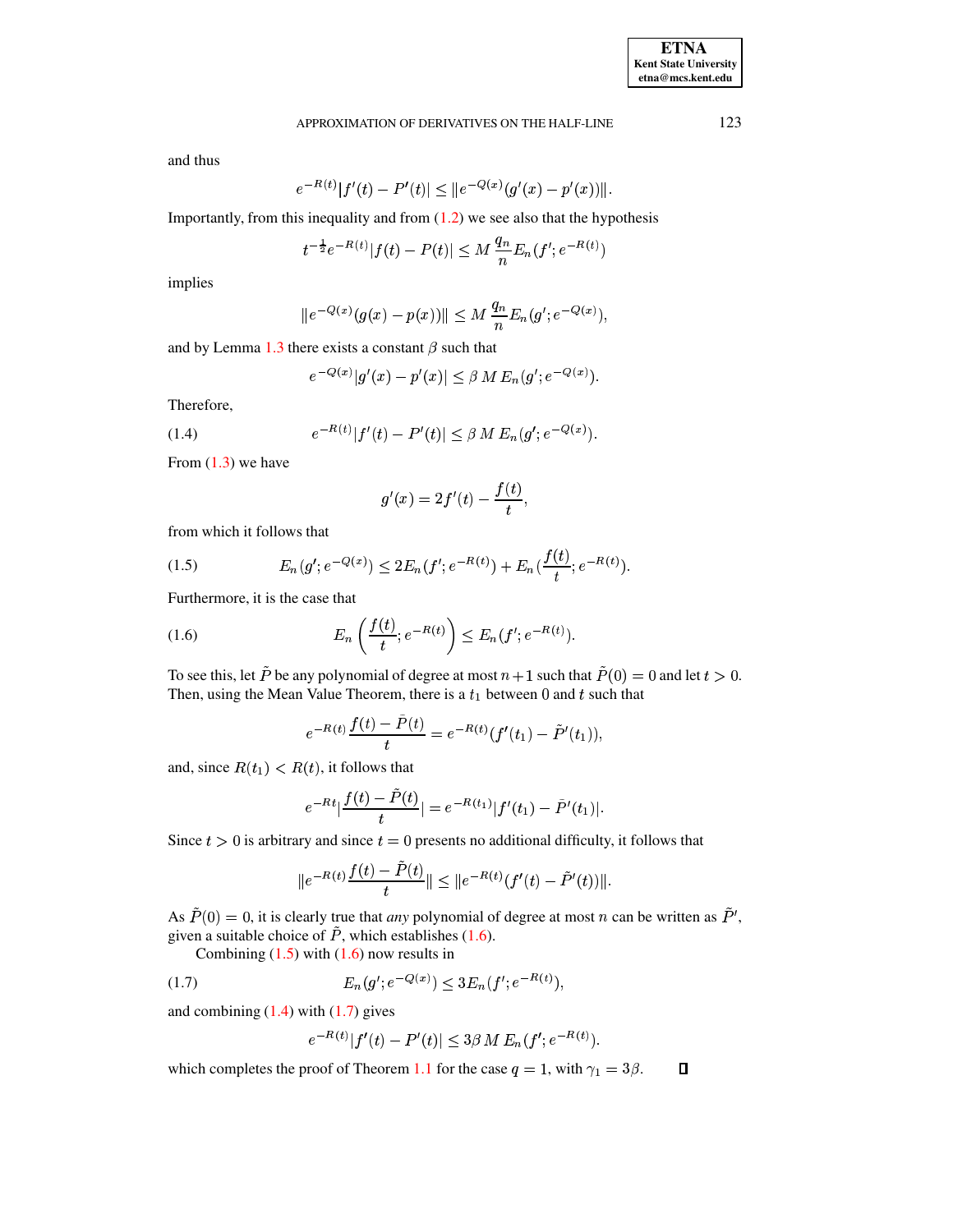**2. Approximation of a derivative by interpolation.** As a concrete method for choosing an approximating polynomial for our function  $f$ , we consider Lagrange interpolation in particular. First we need some definitions:

The set  $T_n = \{t_0, \ldots, t_n\}$ , where  $0 = t_0 < t_1 \ldots < t_n$ , will be a set of nodes in  $[0, \infty)$ . The interpolation operator for  $f \in C_R[0,\infty)$  on the nodes  $T_n$  is given by

$$
L_n(f,t) = \sum_{k=0}^n f(t_k) \ell_k(t),
$$

in which the functions  $\ell_k$  are the fundamental polynomials, defined for  $k = 0, \ldots, n$  by

<span id="page-3-1"></span>(2.1) 
$$
l_k(t) = \prod_{\substack{j=0 \ j \neq k}}^n \frac{t - tj}{t_k - t_j},
$$

It is easily seen that

$$
||L_n||_R = ||e^{-R(t)} \sum_{k=0}^n e^{R(t_k)} |\ell_k(t)| ||.
$$

A second interpolation operator based upon the node-set  $T_n$  is also useful here. The operator  $L_n^*$  is defined only for those  $f \in C_R[0, \infty)$  which satisfy  $f(0) = f(t_0) = 0$ . Its range will consist of the span of its fundamental functions  $\ell_k^*$ , defined for  $k = 1, \ldots, n$  by .<br>İ

<span id="page-3-2"></span>(2.2) 
$$
l_{k}^{*}(t) = \frac{t^{\frac{1}{2}}}{t_{k}^{\frac{1}{2}}} \prod_{\substack{j=1 \ j \neq k}}^{n} \frac{t - tj}{t_{k} - t_{j}},
$$

after which

$$
L_n^*(f,t) = \sum_{k=1}^n f(t_k) \ell_k^*(t).
$$

We note that  $L_n^*(f, t)$  is *not* a polynomial unless its output is zero, but  $t^{\frac{1}{2}}L_n^*(f, t)$  *is* a polynomial.

Also, naturally related to the nodes  $T_n$  are the nodes  $X_{2n} = \{x_0, x_{\pm 1}, \ldots, x_{\pm n}\}\$  satisfying

<span id="page-3-0"></span>(2.3) 
$$
x_0 = 0
$$
 and  $x_k = \sqrt{t_k}$  and  $x_{-k} = -x_k$ .

On the nodes  $X_{2n}$  there is also a Lagrange interpolation operator  $P_{2n}$ . Denoting the kth fundamental polynomial for  $P_{2n}$  by  $\lambda_k$  for  $k = -n, \ldots, n$ , we have

<span id="page-3-3"></span>(2.4) 
$$
\lambda_k(t) = \prod_{\substack{j=-n \\ j \neq k}}^{n} \frac{x - x_j}{x_k - x_j},
$$

and for  $g \in C_Q(-\infty, \infty)$ 

$$
P_{2n}(g,x) = \sum_{k=-n}^{n} g(x_k) \lambda_k(x),
$$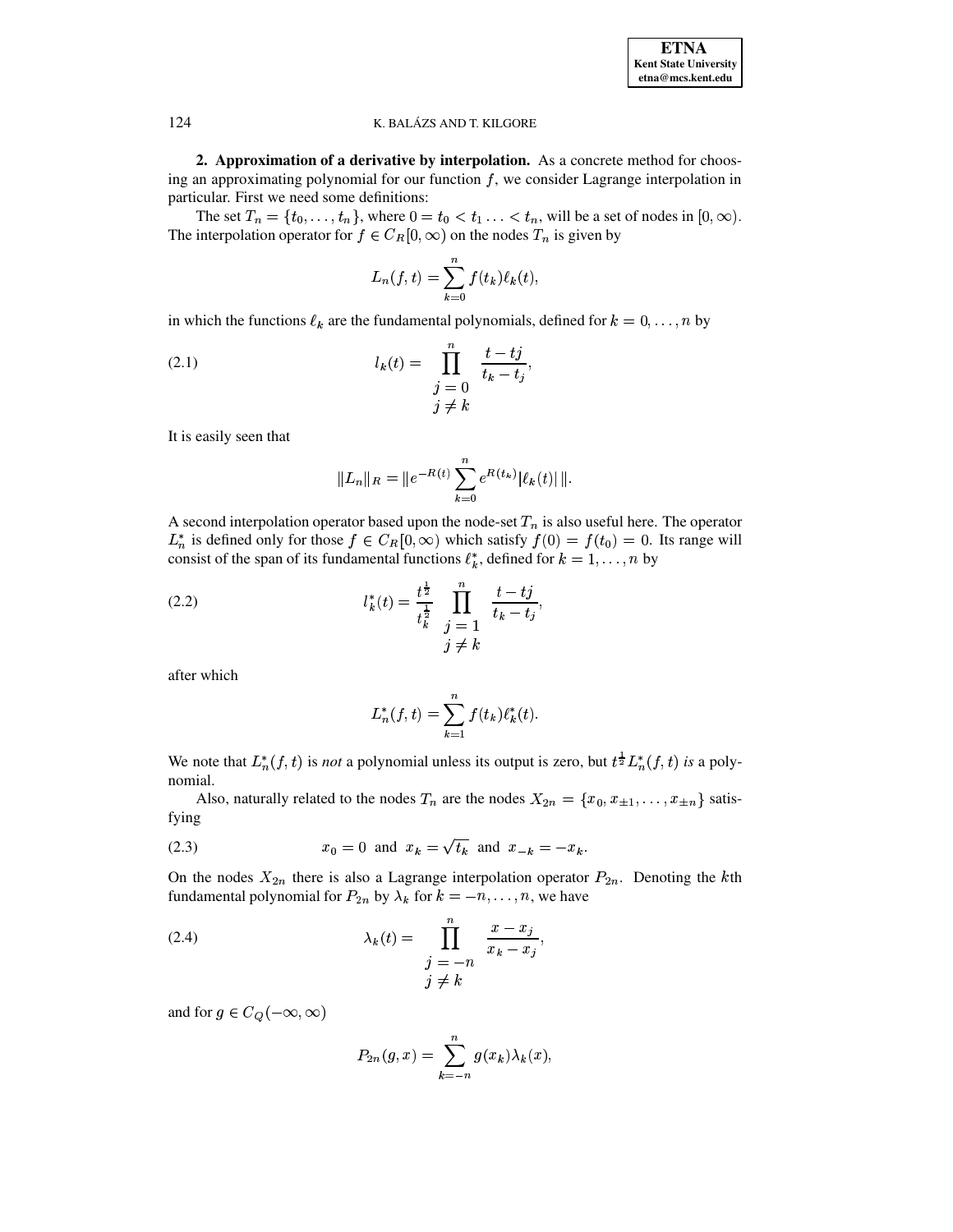#### APPROXIMATION OF DERIVATIVES ON THE HALF-LINE

with

$$
||P_{2n}||_Q = ||e^{-Q(x)} \sum_{k=-n}^n e^{Q(x_k)} |\lambda_k(x)| ||.
$$

<span id="page-4-8"></span>THEOREM 2.1. Let  $e^{-R(t)}$  be a folded Freud weight and  $e^{-Q(x)}$  the related Freud weight, and let the node-sets  $T_n$  and  $X_{2n}$  be related as in (2.3). Then for  $f \in C_R^1[0,\infty)$ , such that  $f(0) = 0$ , the following estimates hold:

<span id="page-4-0"></span>(2.5) 
$$
|e^{-R(t)}(f(t) - L_n(f,t))| \leq (1 + \|L_n\|_R)E_n(f; e^{-R(t)}).
$$

<span id="page-4-1"></span>(2.6) 
$$
|e^{-R(t)}(f(t) - L_n(f,t))| \leq (1 + ||P_{2n}||_Q)E_n(f; e^{-R(t)})
$$

Also,  $t^{-\frac{1}{2}}f(t) \in C_R[0,\infty)$ , and

<span id="page-4-2"></span>
$$
(2.7) \t\t |t^{-\frac{1}{2}}e^{-R(t)}(f(t)-L_n(f,t))| \leq (1+\|L_n^*\|_R)E_n(t^{-\frac{1}{2}}f(t);e^{-R(t)}).
$$

Furthermore, there is a constant  $\gamma$  such that

<span id="page-4-4"></span>
$$
(2.8) \t |t^{-\frac{1}{2}}e^{-R(t)}(f(t)-L_n(f,t))| \leq \gamma \frac{q_n}{n}(1+\|L_n^*\|_{R})E_{n-1}(f'(t);e^{-R(t)})
$$

and

<span id="page-4-5"></span>
$$
(2.9) \t\t |t^{-\frac{1}{2}}e^{-R(t)}(f(t)-L_n(f,t))| \leq \gamma \frac{q_n}{n}(1+\|P_{2n}\|_Q)E_{n-1}(f';e^{-R(t)}).
$$

There is a constant C such that for every  $f \in C_R^1[0,\infty)$  satisfying  $f(0) = 0$ 

<span id="page-4-6"></span>
$$
(2.10) \t ||e^{-R(t)}(f'(t) - (L_n f(t))')|| \leq C(1 + ||L_n^*||_P)E_n(f'; e^{-R(t)}),
$$

<span id="page-4-7"></span>
$$
(2.11) \t ||e^{-R(t)}(f'(t) - (L_n f(t))')|| \leq C(1 + ||P_{2n}||_Q)E_n(f'; e^{-R(t)})
$$

If  $f(0)$  is not assumed to be 0, then all of these results remain valid, as  $f(t)$  can then be replaced by  $f(t) - f(0)$ .

*Proof.* (2.5) follows easily from the Lebesgue's theorem on bounded linear projection operators.

(2.6) follows by combining (2.5) with the fact that  $||L_n||_R \leq ||P_{2n}||_Q$ , which is true because  $C_R[0,\infty)$  corresponds naturally to the even part of  $C_Q(-\infty,\infty)$  and the output of  $L_n$ , which operates only on  $C_R[0,\infty)$ , also naturally corresponds to the output of  $P_{2n}$  operating on the even functions in  $C_Q(-\infty, \infty)$ . More explicitly, if g is defined on  $(-\infty, \infty)$  by  $g(x) = f(x^2)$ , and if  $f(0) = 0$ , then (2.6) follows from the fact that  $L_n(f, t) = L_n(f, x^2)$  $P_{2n}(g, x).$ 

Now, let  $f_1(t) = t^{-\frac{1}{2}} f(t)$ , with  $f_1(0) = 0$ . That  $f_1$  is continuous should be clear, as f itself is differentiable and  $f(0) = 0$ . For the same reasons,  $f_1$  is clearly bounded on [0, 1]. Also,  $|f_1(t)| \leq |f(t)|$  whenever  $t \geq 1$ . Therefore,  $t^{-\frac{1}{2}}f(t) = f_1$  is in  $C_R[0,\infty)$ . Important in what follows is the identity

<span id="page-4-3"></span>
$$
(2.12) \t t^{-\frac{1}{2}} e^{-R(t)}(f(t) - L_n(f,t)) = t^{-\frac{1}{2}} e^{-R(t)}(f(t) - t^{\frac{1}{2}} L_n^*(f_1, t)).
$$

This is true because  $L_n(f, t) = t^{\frac{1}{2}} L_n^*(f_1, t)$ , following from

$$
f(t_k)\ell_k(t) = t^{\frac{1}{2}}f_1(t_k)\ell_k^*(t), \quad \text{for } k = 1, \ldots, n,
$$

125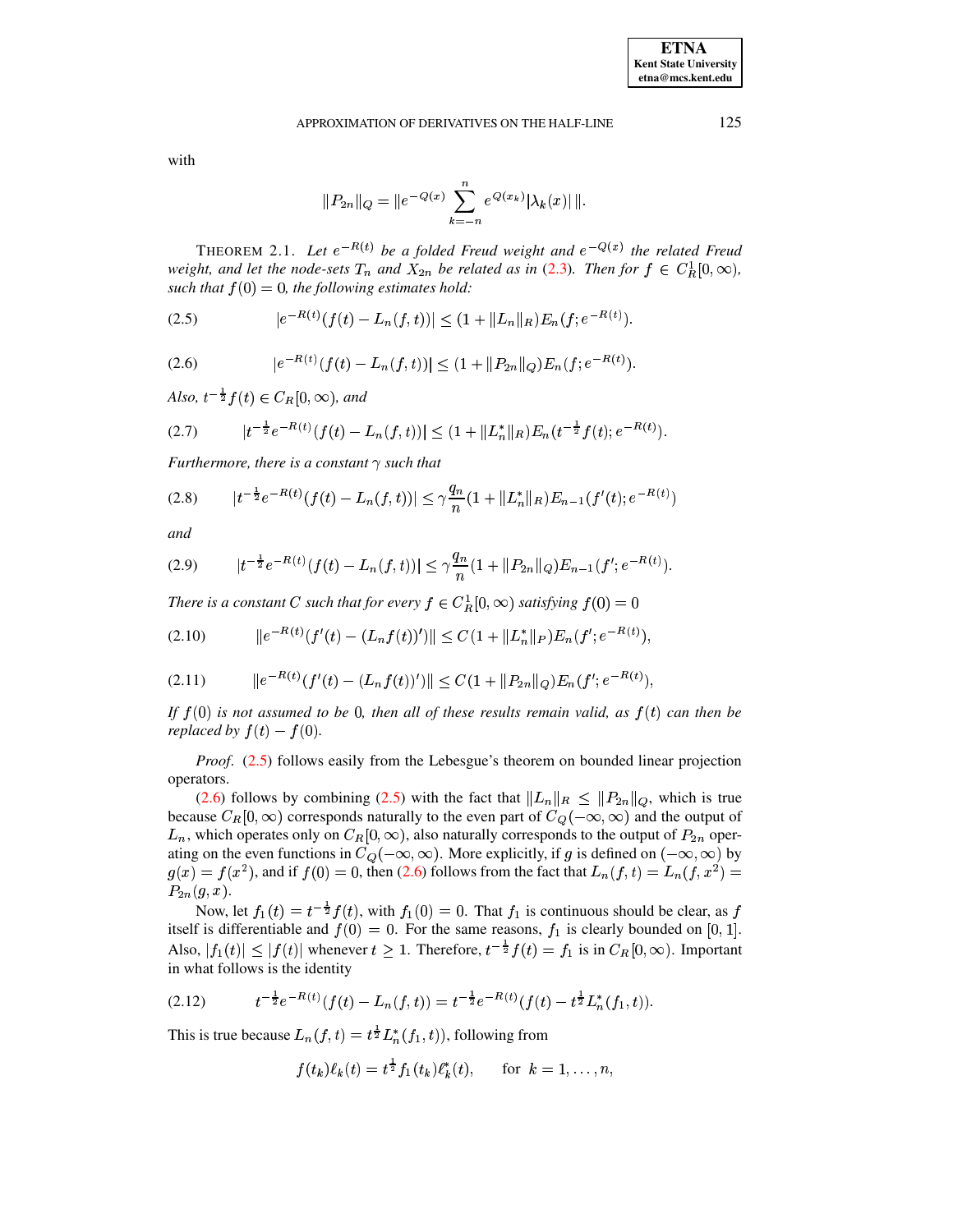a consequence of  $(2.1)$  and  $(2.2)$ . Therefore,  $(2.7)$  follows from Lebesgue's theorem on bounded linear projections. For,  $L_n^*$  defines a bounded linear projection whose domain is the set of functions in  $C_R[0,\infty)$  which are zero at 0, and by [\(2.12\)](#page-4-3) the inequality in [\(2.7\)](#page-4-2) is equivalent to the statement

$$
e^{-R(t)}|f_1(t) - L_n^*(f_1, t)| \leq (1 + \|L_n^*\|_R)E_n(f_1(t); e^{-R(t)}).
$$

To prove [\(2.8\)](#page-4-4) and [\(2.7\)](#page-4-2), we now define a function  $g_1$  by  $xg_1(x) = f(x^2)$ , noticing that  $g_1$  is *odd*. Since  $f(0) = 0$  and  $f \in C_R[0,\infty)$ , it follows that  $g_1$  is defined and continuous on  $(-\infty, \infty)$ . In particular,  $g_1$  is defined and continuous at 0, with  $g_1(0) = 0$ . Indeed,  $g_1$  is the odd extension of  $f_1(x^2)$ , and it follows that  $g_1 \in C_Q(-\infty, \infty)$ , with  $||e^{-Q(x)}g_1(x)|| =$  $||e^{-R(t)}f_1(t)||.$ 

 $(2.8)$  follows from  $(2.7)$ . Specifically, we have

$$
E_n(t^{-\frac{1}{2}}f(t);e^{-R(t)})=E_n(g_1;e^{-Q(x)}),
$$

and, by using Lemma [1.2](#page-1-3) followed by [\(1.7\)](#page-2-3), we get

$$
E_n(t^{-\frac{1}{2}}f(t);e^{-R(t)}) \leq \alpha(q_n/n)E_{n-1}(g_1';e^{-Q(x)}) \leq 3\alpha(q_n/n)E_{n-1}(f'(t);e^{-R(t)}),
$$

and [\(2.8\)](#page-4-4) follows, with  $\gamma = 3\alpha$ .

[\(2.9\)](#page-4-5) follows from [\(2.8\)](#page-4-4). To see this, recall that  $g_1(x)$  is the odd extension of  $f_1(x^2)$ and that  $g_1 \in C_Q(-\infty, \infty)$ . Thus  $||e^{-Q(x)}g_1(x)|| = ||e^{-R(t)}f_1(t)||$ , and  $P_{2n}(g_1, x)$  exists. Furthermore, from [\(2.2\)](#page-3-2) and [\(2.4\)](#page-3-3) we have for *every*  $f \in C_R[0,\infty)$  such that  $f(0) = 0$  and for g the odd extension of  $f(x^2)$ , that  $|e^{-R(x^2)} L_n^*(f, x^2)| = |e^{-Q(x)} P_{2n}(g, x)|$  for every x. Therefore,  $||L_n^*||_R \le ||P_{2n}||_Q$ . The estimate [\(2.9\)](#page-4-5) follows.

 $(2.10)$  follows directly now from the application of Theorem [1.1](#page-0-0) to the inequality  $(2.8)$ , using  $M = \gamma(1 + ||L_n^*||_R)$  and, a  $\parallel_R$ ) and, also [\(2.11\)](#page-4-7) follows by the application of Theorem [1.1](#page-0-0) to the inequality [\(2.9\)](#page-4-5), using here  $M = \gamma(1 + ||P_{2n}||_Q)$ .

The final statement of the theorem involves preconditioning of a function  $f$  which does not satisfy  $f(0) = 0$ ; the statement should be obvious.

This concludes the proof of Theorem [2.1.](#page-4-8)  $\Box$ 

REMARK 1. *The relationship* [\(2.3\)](#page-3-0) which gives the nodes  $X_n$  in terms of the nodes  $T_n$ *is obviously reversible, and it is clearly possible to define operators*  $L_n$  *and*  $L_n^*$  *for use in*  $C_R[0,\infty)$  based upon an operator  $P_{2n}$  defined on  $C_Q(-\infty,\infty)$  with better-known properwZ *ties. The only requirement is that* <sup>x</sup> *should be based upon nodes which are symmetric with* w*respect to* <sup>&</sup>lt;*. If this construction is carried out, then the three estimates [\(2.6\)](#page-4-1), [\(2.9\)](#page-4-5), and*  $(2.11)$ *, which are all given in terms of*  $\|P_{2n}\|_Q$ *, can be very useful.* 

In the next section, we carry out precisely such a construction, based upon a node-set  $X_n$  and obtain error estimates and convergence estimates, which use these estimates from Theorem [2.1.](#page-4-8)

**3.** A convergence result for approximation of derivatives in  $C_R^1[0, \infty)$ . Here, we give a particular set of nodes  $T<sub>n</sub>$  for the approximation of derivatives, using the methods of the previous section.

The construction of these nodes of interpolation requires the Mhaskar-Rahmanov-Saff numbers  $a_n$ , defined by the equation

$$
\frac{2}{\pi} \int_0^1 \frac{a_n t Q'(a_n t) dt}{\sqrt{1 - t^2}} = n \text{ for } n \ge 1.
$$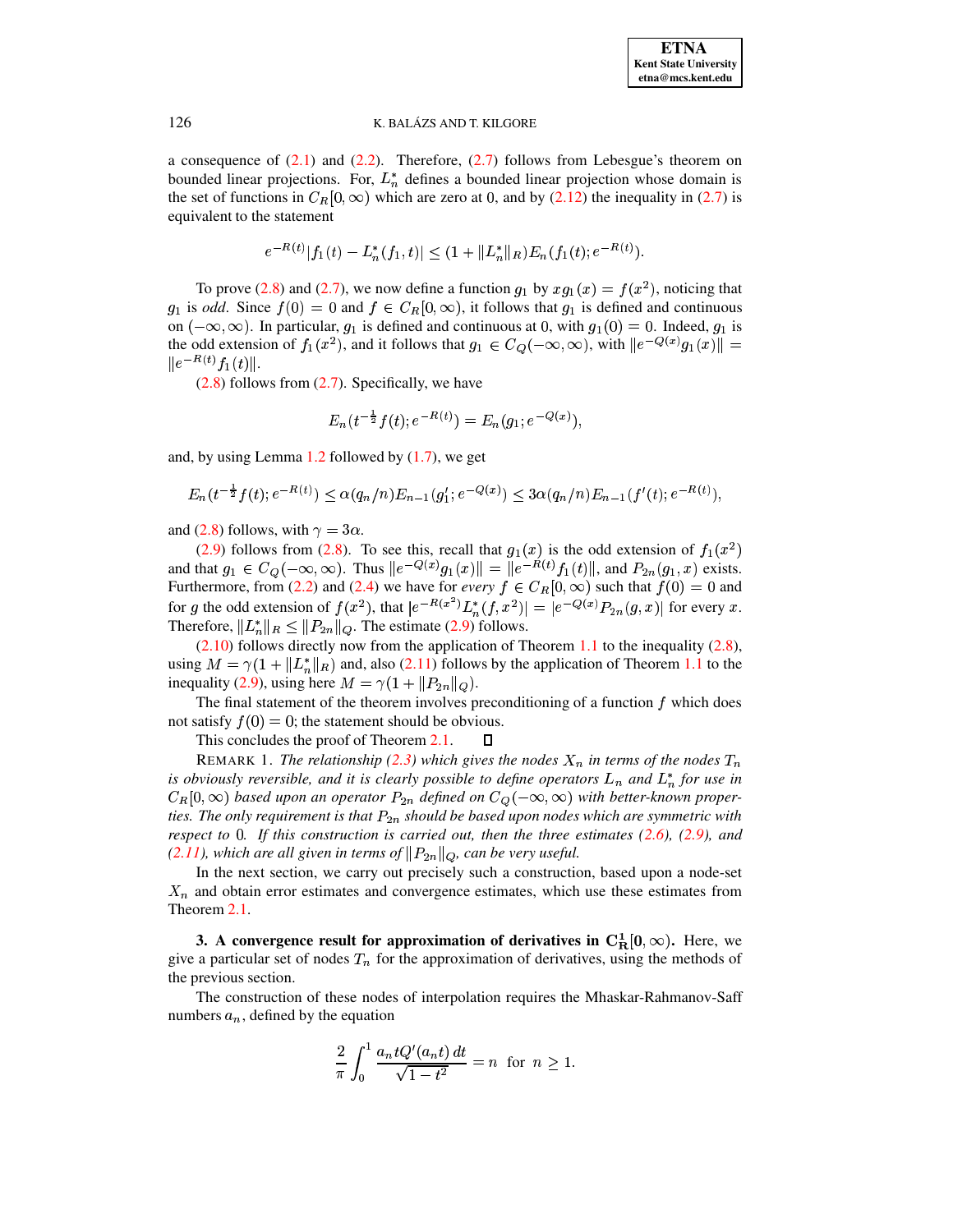#### APPROXIMATION OF DERIVATIVES ON THE HALF-LINE

<span id="page-6-2"></span>It is known (see Mhaskar [8], (6.1.21), p. 131) that  $q_n \le a_n \le \sqrt{2q_{2n}}$ .

THEOREM 3.1. Let  $e^{-R(t)}$  be a folded Freud weight, and let  $Q(x) = R(x^2)$ . For  $n \ge 1$ let the node-set  $X_{2n}$  be defined by  $x_n = a_{2n-1}$  and  $x_{-n} = -a_{2n-1}$ , with  $x_{-n+1}, \ldots, x_{n-1}$ chosen as the  $2n-1$  zeroes of the  $(2n-1)$ st-degree orthogonal polynomial with respect to the Freud weight  $e^{-2Q(x)}$ .

Let the nodes  $T_n$  be derived from the nodes  $X_{2n}$  by means of (2.3), and let the interpolation operator  $L_n$  be defined upon the nodes  $T_n$ .

Then, the following estimates hold for interpolation of any function  $f \in C_R^1[0,\infty)$ , with the constants C and  $C_1$  depending only upon  $R(t)$ :

$$
||e^{-R(t)}(f(t) - L_n(f, t))|| \le C \log n E_n(f; e^{-R(t)})
$$

and

$$
||e^{-R(t)}(f'(t) - (L_n(f,t))')|| \leq C_1 \log n E_n(f'; e^{-R(t)}).
$$

Thus,

<span id="page-6-0"></span>(3.1) 
$$
||e^{-R(t)}(f(t) - L_n(f,t))|| \to 0 \text{ as } n \to \infty
$$

and

<span id="page-6-1"></span>
$$
(3.2) \quad ||e^{-R(t)}(f'(t) - (L_n(f, t))')|| \to 0 \quad \text{if} \quad \log n E_n(f'; e^{-R(t)}) \to 0 \quad \text{as} \quad n \to \infty.
$$

*Proof.* For the interpolation operator  $P_{2n}$  upon the node-set  $X_{2n}$  in the Theorem there exists a constant  $c$  independent of  $n$  such that

$$
||P_{2n}||_Q \leq c \log n.
$$

This estimate is proved in Szabados [9], along with the construction of the node-sets  $X_{2n}$ . Using this estimate for  $||P_{2n}||_Q$ , the first two estimates given here follow from Theorem 2.1. In particular, the inequalities (2.6) and (2.11) give estimates directly in terms of  $||P_{2n}||_Q$ .

Now, the estimate  $(3.1)$  also follows from  $(2.9)$ , combined with the observation that

$$
\frac{q_n}{n}\log n \to 0 \text{ as } n \to \infty,
$$

which follows from  $(1.1)$ .

The estimate  $(3.2)$  is a straightforward application of the second estimate in the Theorem, already established.  $\square$ 

REMARK 2. For the operators  $P_{2n}$  the lower estimate clog n for growth rate is also shown to hold in general, in the presence of any Freud weight (Vértesi  $[10]$ ), and thus the estimates for the growth of  $||P_{2n}||_Q$  cannot be improved here. For the particular case that the Freud weight is the Hermite weight and the folded weight is the Laguerre weight, the lower estimates for growth rate of both  $||L_n||_R$  and  $||P_{2n}||_Q$  which appear in Theorem 3.1 are sharp. For these two weight functions the lower estimate follows from the fact that the weighted operator of interpolation obeys the Bernstein-Erdős conditions (Kilgore [6]), combined with the fact that in any space where the Bernstein-Erdős conditions characterize minimal norm interpolation, the lower estimate  $c \log n$  must hold (Kilgore [7]).

127